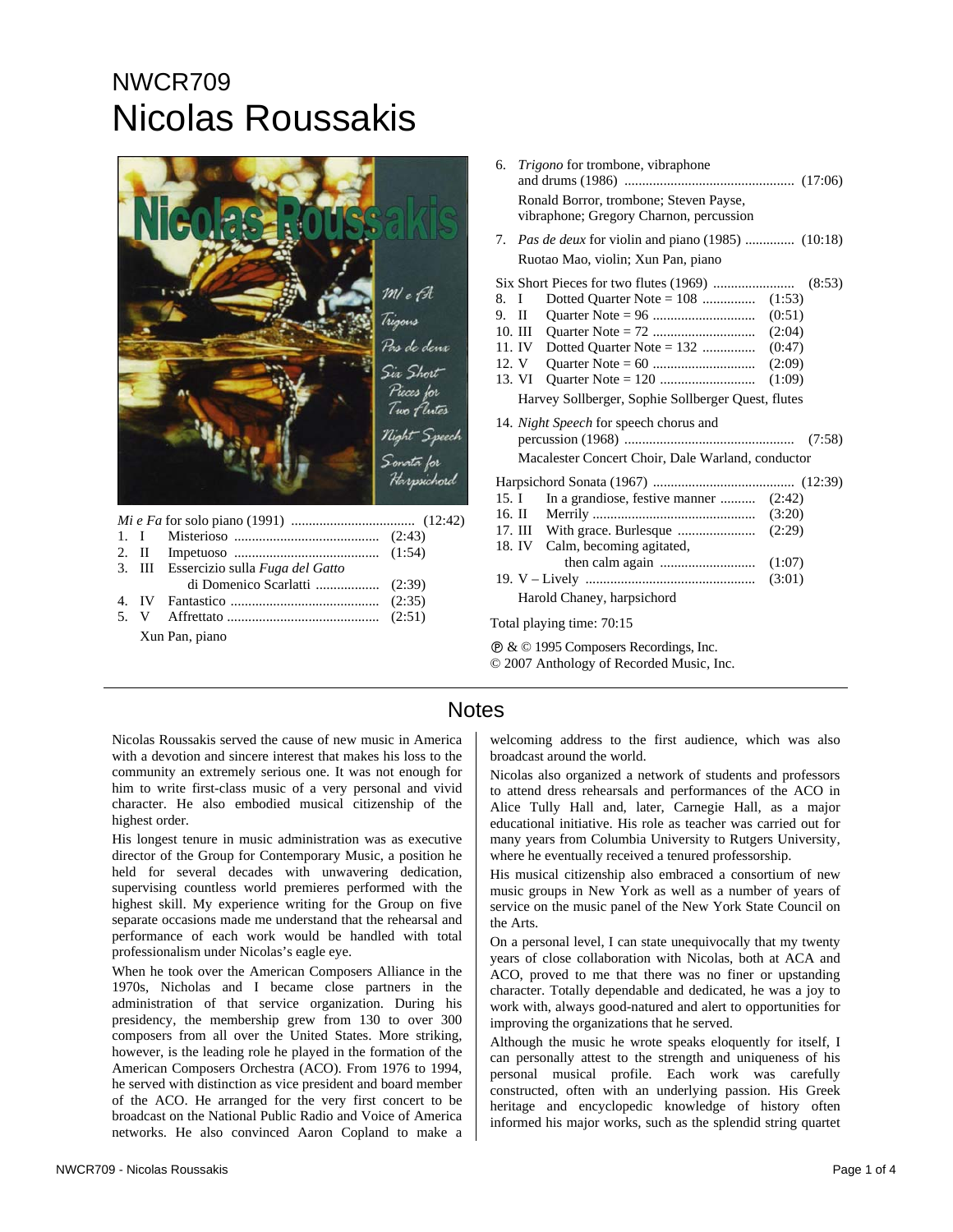*Ephemeris*, the orchestral work *Fire and Earth and Water and Air*, and the incomplete symphonic *To Demeter*.

A man of such intense devotion to the cause of music especially new music—comes along very seldom. I was privileged to be his working partner for two decades and his friend for even longer. His role in our musical world will be sorely missed.

## *— Francis Thorne, 1995*

*Mi e Fa* a set of five pianoforte pieces, was composed in 1990–91. The name, of course, derives from two of the seven solfege syllables established by the eleventh-century monk, Guido of Arezzo. However, "Mi" and "Fa" are also the names of my two cats and constant companions for many years.

These five pieces are linked in the following fashion: pieces I and IV are both marked "Senza misura"—without meter, or time signature—and are rhythmically free like instrumental recitatives. Their pitches are derived exclusively from the overtone series of the twenty-second and twenty-first partials, respectively, on Mi (E) and Fa (F). These pitches are not pure overtones, but are taken to their nearest approximation on the equally tempered, chromatic scale on the pianoforte. Pieces II and V are fast-paced, measured, and their pitches are disposed symmetrically around the horizontal axis of Mi (E) and Fa (F) at the center of the keyboard. Piece II is in 7/8 time, a meter common in Greek folk music. Piece V is in 12/8 time; of interest here is the tension created by the melodic curves against the meter, since these melodic curves are often not the same length as the meter. Piece III stands alone in the set and has no direct relation to the pitches E and F; it does, however, have a lot to do with cats. It is a paraphrase of Domenico Scarlatti's Sonata XXX, K.30, L.499, nicknamed "La Fuga del Gatto" (The Cat's Fugue) first published in *Essercizi per Gravicembalo* (London, 1738). The unusual subject of Scarlatti's fugue was apparently created by his cat, who jumped onto the harpsichord, stepping on the G, B-flat, E-flat, F-sharp, B-flat and C-sharp keys. Scarlatti extended the subject with a codetta in G minor and then completed the fugue in a perfectly correct and musical fashion. However, he never developed the polychordal implications of the cat's six notes (which are an arpeggiation of an E-flat major triad in its first inversion, with an F-sharp major triad in root position on top of it, if B-flat, equals A-sharp). This "essercizio" proceeds from the cat's notes to musical devices unimaginable within the confines of eighteenth-century music theory: tritone polarity, octatonic scales, polychords, metrical modulation, etc. Nevertheless, it retains certain characteristics of the Scarlatti original: the 6/8 meter, the disposition from high to low of the four entries in the exposition, the appearance of the recapitulation at measure 119, the pedal beginning at measure 139 (albeit at the tritione C-sharp and not the dominant), the final coda — which is very similar to the original — and a total of 152 measures in both versions. These pieces were first performed by Peter Pesic on December 6, 1991, in Santa Fe, New Mexico.

*Trigono* was commissioned by trombonist Ronald Borror, to whom it is dedicated. It was written under a Fellowship from the New Jersey State Council on the Arts in 1985–86. "Trigono" means "triangle" in Greek and, just as in English, the word has the implication of a three-way erotic relationship. The instrumentation of *Trigono* consists of one tenor trombone, a vibraphone, and six drums (tom-toms). Each of these instruments is endowed with a personality of its own. The composition is a kind of music drama without words, which unfolds as the three players confront and affect each other in various ways. The trombone is the protagonist and begins the piece alone. His first playmate is the vibraphone, which brings out the lyrical aspect of the trombone's nature. Enter the drums, and the music immediately becomes more aggressive. As the three instruments sound together, a ménage à trois is established in which the trombone's music is influenced in turn by the playful aspect of the vibraphone, and then by the dynamic character of the drums. Toward the middle of the piece, the music becomes very rapid and loud; the vibraphone stops playing and leaves the trombone and drums gesticulating and arguing with one another. After an electrifying fulmination, the drums are silenced. At that moment, the vibraphone makes a dramatic reappearance. The trombone and vibraphone are reunited and gradually assume playing with one another again in a gentle music reminiscent of their earlier, youthful badinage.

*Trigono* is based on a twelve-tone row, whose two hexachords are retrograde tritone transpositions of one another: B-flat, D, E-flat, F-sharp, B, G / D-flat, F, C, A, A-flat, and E. The music of the trombone and vibraphone is to a great extent disposed in thirds and sixths; two augmented triads are pitted against another two a tritone apart to form a *quasi* tonicdominant polarity. The six drums interpret the set according to the time-point system, to which the composer has added a few ideas of his own.

*Pas de deux* refers to both the dance rhythms of the music and the two performers who bring them to life. The work is in six sections, played without pause: Prelude, Ballade, Polka, Gigue, Valse, and Postlude. The music is based on a twelvetone row derived from the chromatically-altered pitches of the upper tetrachord of the melodic minor scale (E-flat, F, G, Aflat, G-flat, F-flat) and its inversion. The series is disposed in such a way that its triadic implications are brought out: thirds, sixths, and tenths are everywhere in evidence. Certain procedures from traditional harmony have been reinterpreted to meet the requirements of the serial idea and are put to use in this piece. *Pas de deux* was commissioned by the violinist Benjamin Hudson, who gave its first performance with Kenneth Bowen at the piano on April 2, 1985, at the 92nd Street Y in New York. It was subsequently choreographed by Felice Lesser for Dance 2000, and performed on the plaza at Lincoln Center Out-of-Doors; it was renamed *Gemini* for that occasion.

Six Short Pieces was composed for Sophie and Harvey Sollberger, who first performed the work in 1969 on a concert presented by the Group for Contemporary Music in New York. They later recorded the work for Nonesuch Records on an album entitled *Twentieth Century Flute Music*. The piece was subsequently choreographed by Felice Lesser for Dance 2000, and in that version received numerous subsequent performances.

Six Short Pieces is based on the twelve-tone row, nicknamed "the wedge," that consists of two interlocked chromatic scales: one ascending, the other descending. In this composition, rhythms, dynamics, registral dispositions, and the form of each of the movements are all strictly organized according to rational principles.

*Night Speech* was commissioned in 1968 by Keuka College to be performed by Dale Warland. It is dedicated to Christine Meyers, who choreographed it for the Keuka College Dance Group. The title was taken from a passage in the fantasy trilogy *The Lord of the Rings* by J.R.R. Tolkien: "…the night speech of plant and stone." The scoring is for spoken-chorus and various instruments. The text, which consists of sibilants, fricatives, and plosives, is notated in the International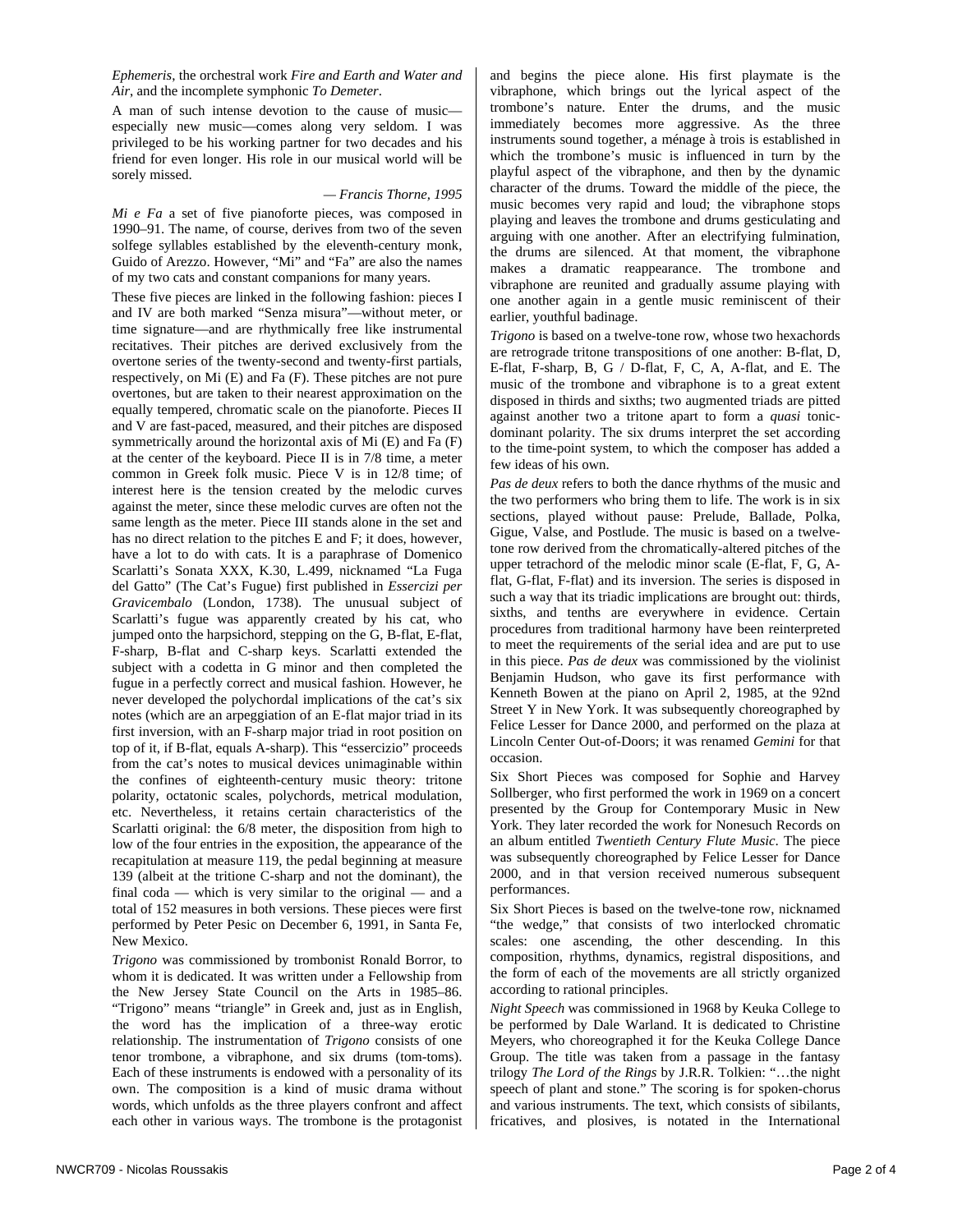Phonetic Alphabet. The instrumentation calls for gongs, wind chimes (made of brass, bamboo and shell), large sheets of paper, sandpaper. It opens with the sound of bubbling water and at the climax, all members of the chorus play harmonicas. The Harpsichord Sonata was conceived on Ossabaw Island, off the coast of Savannah, Georgia, in the spring of 1966, and written for Harold Chaney, whom I met when we were both Fulbright students in Germany. It is based on a set from a list of eleven-interval twelve-tone rows obtained through the use

**Nicolas Roussakis** (1934-1994) was born in Athens, Greece, but spent his early years in Estonia, Italy, and Switzerland. He came to the United States at the age of fifteen and became an American citizen at twenty-one. He attended Columbia University (B.A., 1956; M.A. 1960) and in 1961 received a Fulbright Grant for study in Germany where he attended the Staatliche Hochschule für Musik in Hamburg and the Ferienkurse für Neue Musik in Darmstadt. Upon his return to the United States, Roussakis began his career as a composer and spent time at several artists' colonies, including MacDowell, Yaddo, and Ossabaw. In 1968 he returned to Columbia University where taught and received a doctorate in 1975. He served on the music faculty at Rutgers University in New Brunswick, New Jersey, from 1977 through 1994. Roussakis became associated with the Group for Contemporary Music in 1970 as administrator, and later became its executive director from 1971 to 1985. From 1975 to 1981, he was president of the American Composers Alliance, a national service organization for composers supported by Broadcast Music, Inc. He was also one of the co-founders (together with Francis Thorne, Dennis Russell Davies and Paul Lustig Dunkel) of the American Composers Orchestra in 1976. His creative work has been recognized by a National Institute of Arts and Letters Award, commissions from the National Endowment for the Arts and the New York State Council on the Arts, as well as two fellowships from the New Jersey State Council on the Arts. A number of Roussakis's works have been recorded and are available on the CRI label, including the symphonic poem *Fire and Earth and Water and Air* (1983), performed by the American Composers Orchestra (CD 552); *Hymn to Apollo* (1989) for small orchestra, performed by the Pittsburgh New Music Ensemble; and *Ephemeris* for string quartet (1979) (CD 624). On October 29, 1995, the American Composers Orchestra performed the world premiere of *To Demeter*, Roussakis's final work.

**Xun Pan**, pianist, began his musical education as a child in his native China, and furthered his studies at the Central Conservatory of Music in Beijing and at Syracuse University in New York. He is currently a student of Theodore Lettvin in the doctoral program of Rutgers University. Mr. Pan was a prizewinner in the 1987 Dr. Luis Sigall International Piano Competition in Chile, the 1990 Pyongang-Yang International Festival Piano Competition in North Korea, and the 1992 Frinna Awerbuch International Piano Competition. Xun Pan served as assistant professor at the Central Conservatory in Beijing, and is currently on the faculty of Pennsylvania Academy of Music.

**Ronald Borror**, trombonist, is equally at home with music from a wide spectrum of historical periods and musical genres. He is a member of the New York Cornet & Sacbut Ensemble, the new music ensemble Parnassus, and the New York City Ballet Orchestra. He has performed with the of a computer and published by *Perspectives of New Music* in 1965. The set consists of two hexachords, one of which is the retrograde of the tritone transposition of the other. All the pitches and rhythms of the sonata are derived from this set. Moreover, the pitches are disposed symmetrically around the axis B-natural and C. In German, these notes are "H" and "C," the initials of the performer and a contraction of "HarpsiChord" and "HexaChord."

*— Nicolas Rousskis* 

Chamber Music Society of Lincoln Center, Waverly Consort, Group for Contemporary Music, and the Orpheus and St. Paul Chamber Orchestras. Mr. Borror is currently on the faculties of The Hartt School and the State University of New York at Stony Brook, and formerly served on the faculties of Columbia University, Wichita State and Penn State Universities, and the North Carolina School of the Arts.

**Ruotao Mao**, violinist, came to the United States in 1985 to study at the New England Conservatory in Boston, where he graduated with distinction, and in 1989, he continued his studies at Rutgers University with Arnold Steinhardt. At Rutgers, Mr. Mao has been a three-time winner of the University Concerto Competition and an active solo and chamber music performer throughout the New York metropolitan area. He has performed at the Bruno Walter Auditorium at Lincoln Center and has been heard on WNYC Radio and seen on the Monmouth County Cable Network. Currently in the doctoral program at Rutgers University, Mr. Mao is also active in the fields of mathematics and statistics.

**Harvey Sollberger**, flutist, has been active as a composer, conductor, teacher, and organizer of concerts since the early 1960s. He was a founder of the Group for Contemporary Music and was composer-in-residence at the Interlink Festival in Tokyo, the American Academy in Rome, and the San Francisco Contemporary Music Players. Sollberger left his position as professor of music at Indiana University to join the music Faculty at University of California, San Diego, in 1992.

**Sophie Sollberger Quest,** flutist, was formerly performed with the Group for Contemporary Music at Columbia University and the American Symphony. Now a Vermont psychotherapist, she performs regularly at nursing homes, hospice houses and adult day care centers.

**Dale Warland**, conductor, became director of choral organizations at Macalester College in 1967, the era of this recording. Under his direction, the choir participated in the American premiere of Penderecki's *St. Luke Passion* and appeared in Carnegie Hall with the Minnesota Orchestra. A native of Fort Dodge, Iowa, Dr. Warland also is a composer and holds a doctorate from the University of Southern California. Today, he is known internationally as the founder of the Dale Warland Singers, and as a leader in American choral music.

**Harold Chaney**, a New York-based harpsichordist and organist, studied with Alice Ehlers at the University of Southern California, where he earned his doctorate. He was also a Fulbright scholar for two years in Hamburg, Germany. Mr. Chaney's career has featured premieres of numerous contemporary compositions, and has included a number of performances with the New York Philharmonic Orchestra and for CBS television. He has performed throughout the United States, Europe and Asia.